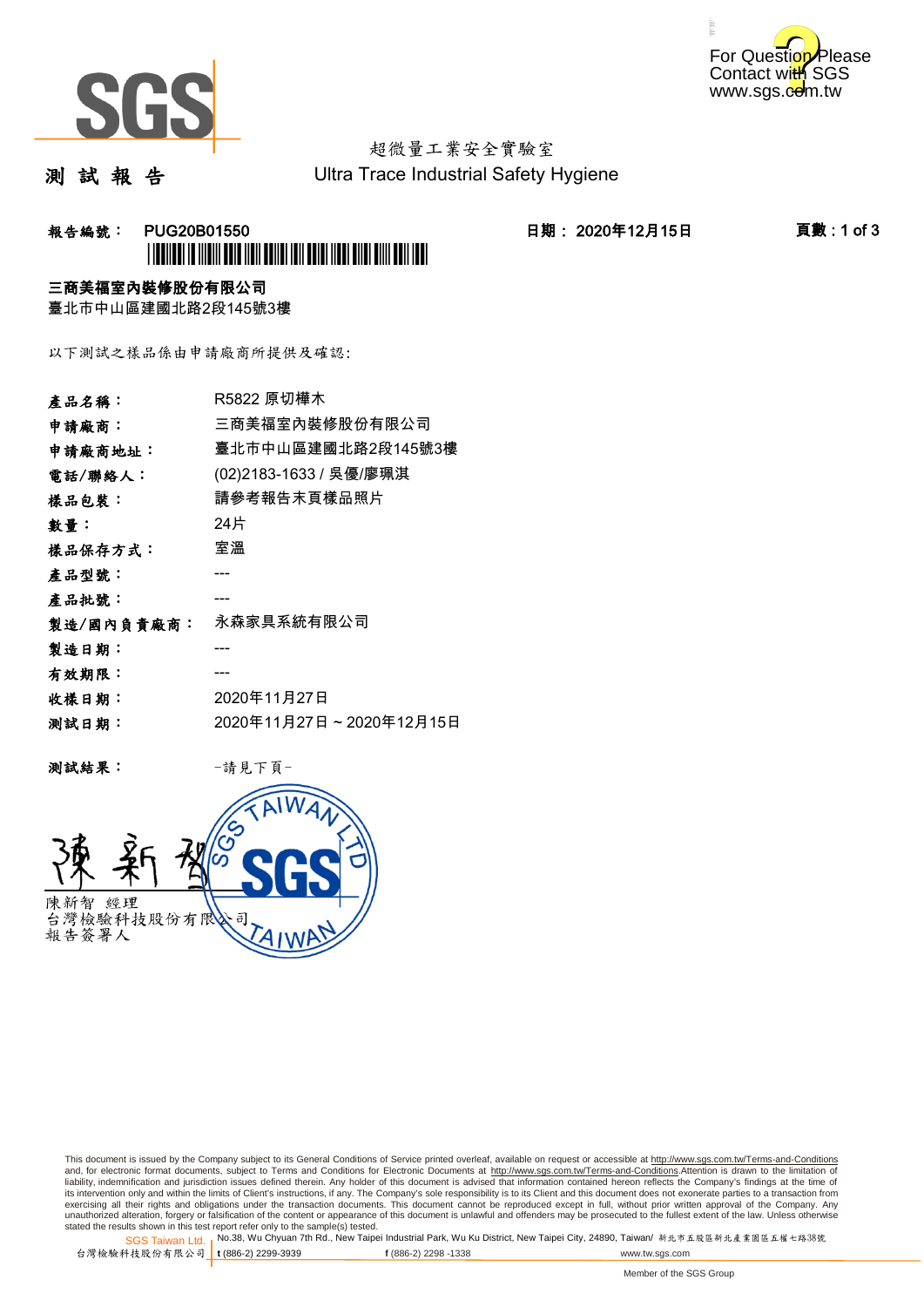

## 超微量工業安全實驗室

測 試 報 告

Ultra Trace Industrial Safety Hygiene

### **報告編號: PUG20B01550 日期: 2020年12月15日 頁數:2 of 3** \*PUBLICATION IN INTERFERIENCE IN A SERVICE IN THE REAL PROPERTY AND

#### 三商美福室內裝修股份有限公司

臺北市中山區建國北路2段145號3樓

測試結果:

| 测試項目      | CAS NO.   | 測試方法                                                                                | 測試<br>結果 | 定量/偵測<br>極限 | 單位   |
|-----------|-----------|-------------------------------------------------------------------------------------|----------|-------------|------|
| 甲醛釋出量     |           | ---                                                                                 |          |             |      |
| 甲醛釋出量-平均值 | $50-00-0$ | 本測試參考國家標準106.11.29公布建議檢驗<br><sup> </sup> 方法-CNS2215粒片板中甲醛釋出量,以分光 <br>光度計(UV/VIS)檢測。 | 0.202    | 0.0290      | mg/L |
| 甲醛釋出量-最大值 | $50-00-0$ |                                                                                     | 0.202    | 0.0290      | mg/L |

備註:

1.測試報告僅就委託者之委託事項提供測試結果,不對產品合法性做判斷。

2.本測試報告之所有檢驗內容,均依委託事項執行檢驗,如有不實,願意承擔完全責任。

3. 本報告不得分離,分離使用無效。

4.若該測試項目屬於定量分析則以「定量極限」表示;若該測試項目屬於定性分析則以「偵測極限」表示。

5.低於定量極限/偵測極限之測定值以「N.D.」或「 陰性」表示。微生物測試低於定量極限以「<定量極限值」表示。

6.甲醛釋出量:

|     |          | 甲醛釋出量平均值丨甲醛釋出量最大值 |  |  |
|-----|----------|-------------------|--|--|
|     | $0.3$ 以下 | $0.4$ 以下          |  |  |
| ົ່າ | $0.5$ 以下 | $0.7$ 以下          |  |  |
| ົ   | $1.5$ 以下 | $2.1$ 以下          |  |  |

- END -

This document is issued by the Company subject to its General Conditions of Service printed overleaf, available on request or accessible at http://www.sgs.com.tw/Terms-and-Conditions and, for electronic format documents, subject to Terms and Conditions for Electronic Documents at http://www.sgs.com.tw/Terms-and-Conditions.Attention is drawn to the limitation of liability, indemnification and jurisdiction issues defined therein. Any holder of this document is advised that information contained hereon reflects the Company's findings at the time of<br>its intervention only and within t exercising all their rights and obligations under the transaction documents. This document cannot be reproduced except in full, without prior written approval of the Company. Any<br>unauthorized alteration, forgery or falsifi

SGS Taiwan Ltd. 1 stated the results shown in this test report refer only to the sample(s) tested.<br>Stated the results shown in this test report refer only to the sample(s) tested.

台灣檢驗科技股份有限公司

**t** (886-2) 2299-3939 **f** (886-2) 2298 -1338 www.tw.sgs.com